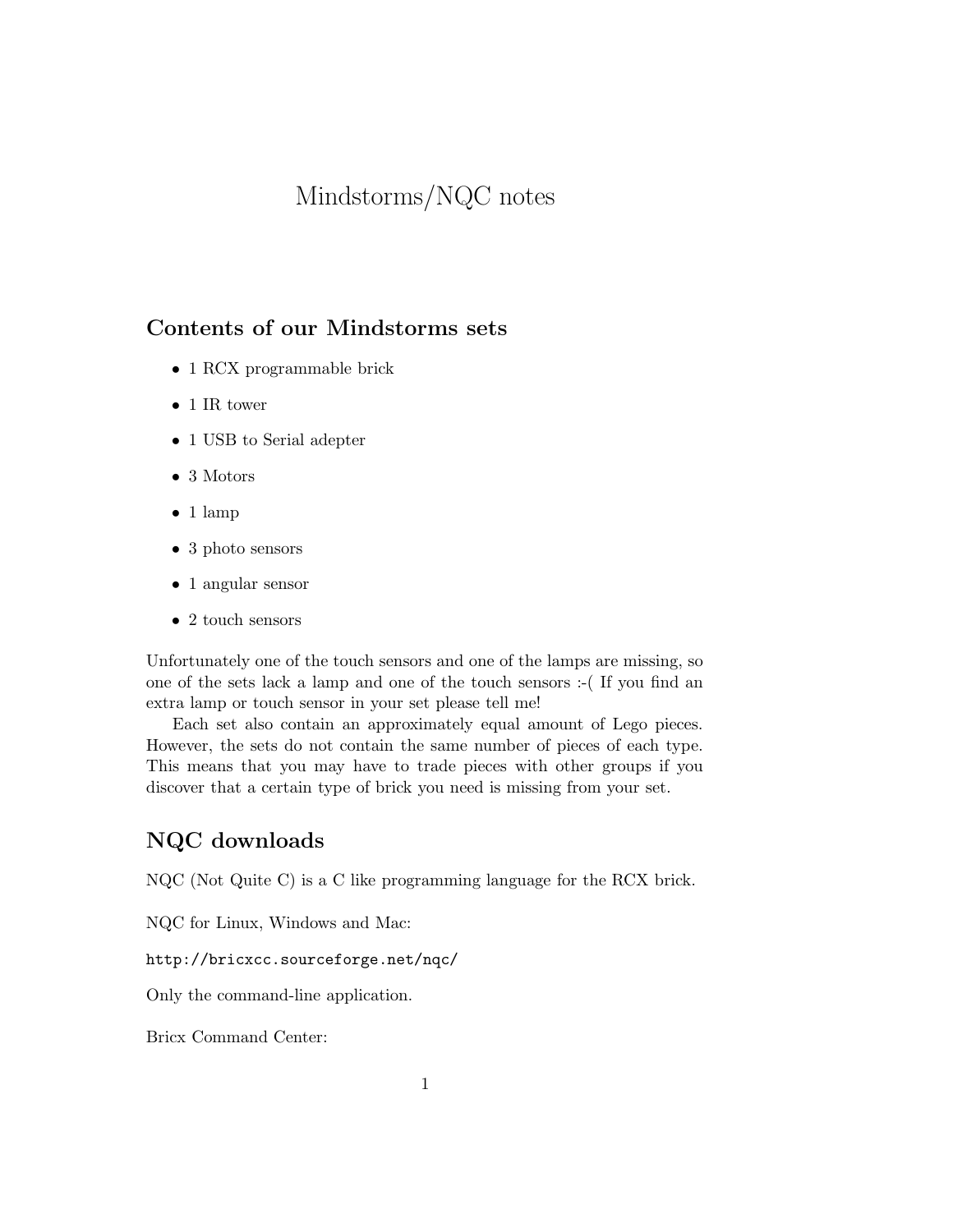http://bricxcc.sourceforge.net/

A Windows-only IDE and NQC bundle.

MacNQC:

http://homepage.mac.com/rbate/MacNQC/

A Mac-version of NQC with an IDE.

## NQC usage

nqc -help

Compile and download test.nqc using the default serial port (ttyS0 for Linux and COM0 for Windows):

nqc -d test.nqc

(Linux: remember that you need to have writing rights to /dev/ttyS in order to send anything out the serial port!)

Use serial port COM4 to connect to the IR-tower (Windows):

nqc -SCOM4 -d test.nqc

Use serial port ttyS1 to connect to the IR-tower (Linux):

nqc -S/dev/ttyS1 -d test.nqc

# A few hints and NQC commands to get you started

The equivalent to the main function in ordinary C is the main task in NQC:

task main() {

#### }

Running motor A forwards: OnFwd(OUT\_A); Running motor B backwards: OnRev(OUT\_B); Turn output C off: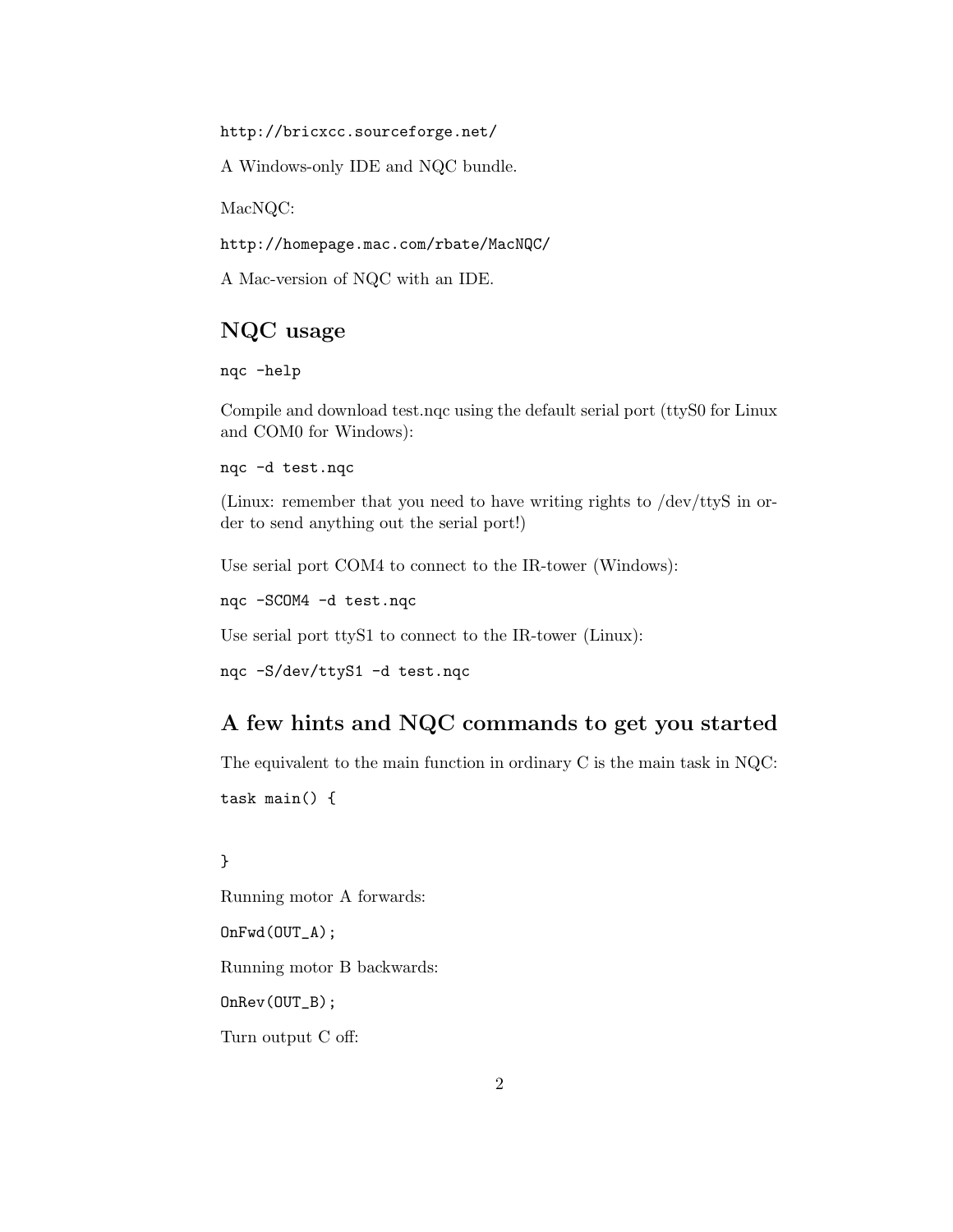$Off(OUT_C);$ 

The power of an output has eight settings, 0-7:

SetPower(OUT\_A, 5);

Note that the power setting 0 is not the same as Off.

Wait 4 seconds:

Wait(400);

Before you can start using the sensors you need to set the sensor type with for example:

```
SetSensor(SENSOR_1, SENSOR_LIGHT);
SetSensor(SENSOR_2, SENSOR_TOUCH);
SetSensor(SENSOR_3, SENSOR_ROTATION);
```
Once the sensor type has been set you read the sensor value by accessing the appropriate SENSOR, for example:

if  $(SENSOR_1 < 35)$  do\_something();

Use the view button on the RCX in order to figure out sensor ranges and suitable threshold values.

You can use variables, but due to limitations of the RCX you can only use 32 of them and only variables of type int.

### NQC tutorial and examples

http://www.computingscience.nl/people/markov/lego/tutorial.pdf http://www.computingscience.nl/people/markov/lego/examples.zip

## Photos from earlier Mindstorms competitions

```
http://www.ituniv.se/~joli/img/robosumo/
http://www.ituniv.se/~joli/img/roborace/
```
### Firmware

The firmware is the operating system of the RCX and is required for it to be possible to program the brick. At the start all of the bricks should have firmware loaded.